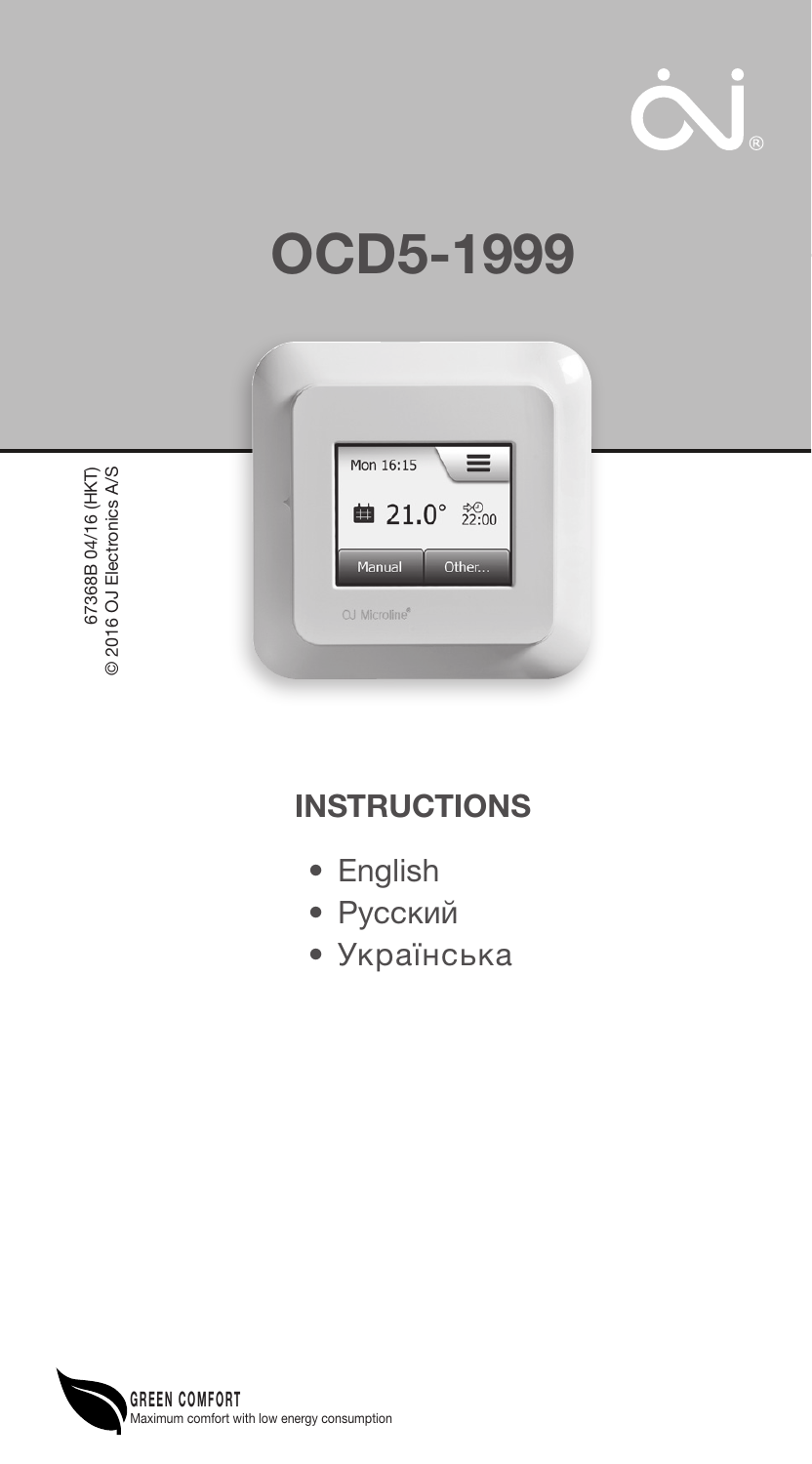

## **OCD5-1999**



### ILLUSTRATIONS

|--|--|

#### **INSTRUCTIONS**





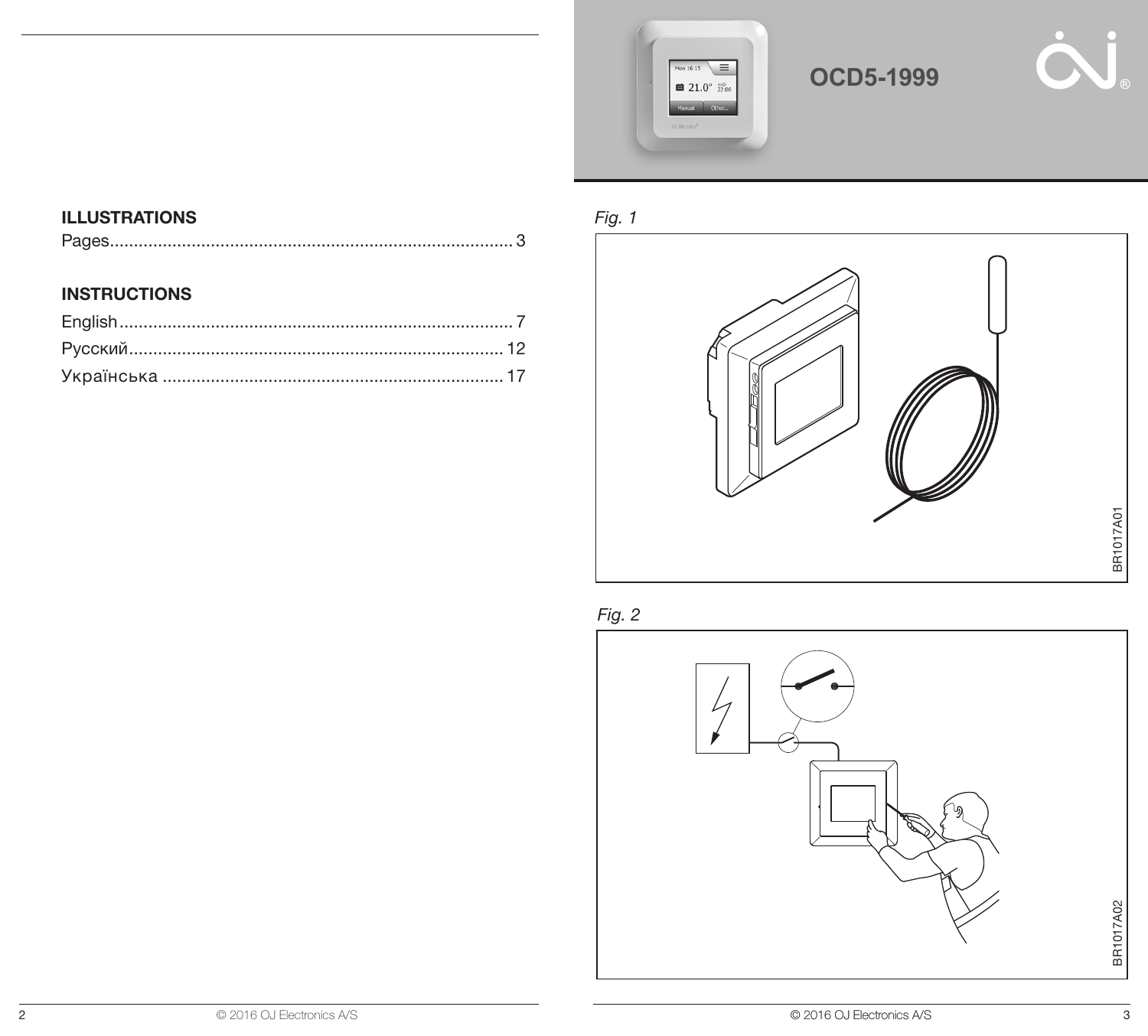

Fig. 4



OCD5-1999 OCD5-1999





Fig. 6

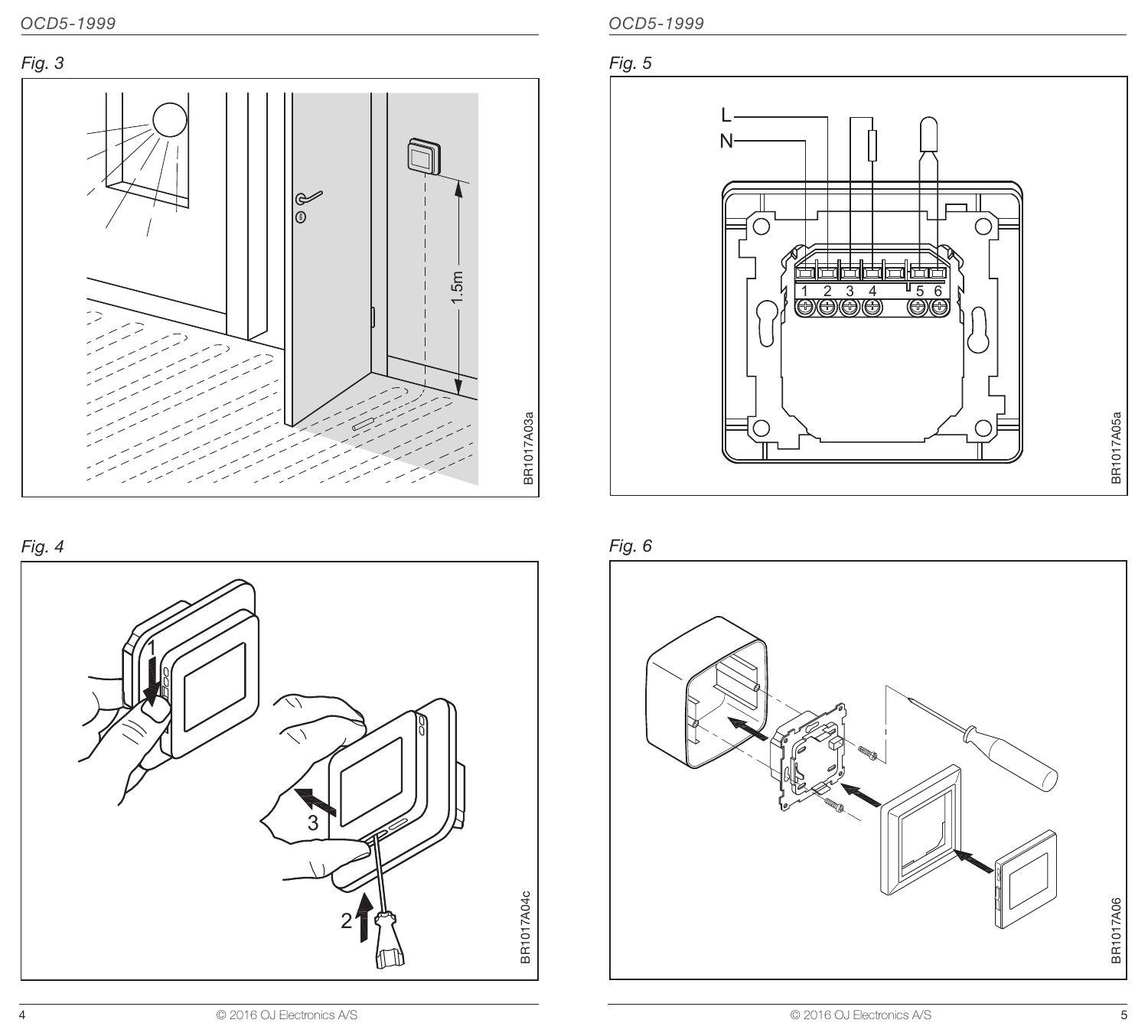





Fig. 9

| NTC 12k $\Omega$ @ 25°Celsius |                                 |                |
|-------------------------------|---------------------------------|----------------|
| <b>Celsius</b>                | <b><i><u>Pahrenheit</u></i></b> | Ohm $(\Omega)$ |
| $-10^{\circ}$ C               | $14^{\circ}F$                   | 550760         |
| $0^{\circ}$ C                 | $32^{\circ}$ F                  | 34603Ω         |
| $10^{\circ}$ C                | 50°F                            | 22284Ω         |
| $20^{\circ}$ C                | 68°F                            | 14675Ω         |
| $30^{\circ}$ C                | 86°F                            | 98600          |

BR1017A17

BR1017A17



## **OCD5-1999**

Instruction English

## FIG. 1 - CONTENT

- Thermostat
- Sensor

The thermostat is an electronic PWM/PI thermostat for temperature control by means of an NTC sensor located either externally or internally within the thermostat.

The thermostat is for flush mounting in a wall socket. A baseplate for wall mounting is also available.

This thermostat can be used as a controller for electric room heating pursuant to EN50559.

#### Product programme

| OCD5-1999/MCD5-1999 |  |  |
|---------------------|--|--|
|                     |  |  |

Clock-thermostat with two sensors: floor sensor and built-in room sensor.

## FIG. 2 - WARNING – Important Safety Instructions

Disconnect the power supply before carrying out any installation or maintenance work on this thermostat and associated components. The thermostat and associated components should only be installed by a competent person (i.e. a qualified electrician). Electrical installation must be in accordance with appropriate statutory regulations.

#### FIG. 3 - THERMOSTAT PLACEMENT Mounting of sensor

The floor sensor contains a safety extra-low voltage (SELV) circuit, allowing it to be placed as close to the floor surface as possible without having to take account of the risk of shock should the sensor cable become damaged. The two wires connecting the sensor to the mounting box must be additionally insulated, e.g. shrink flex. To prevent loose wires in the fixed installation from coming into contact with the terminal block for the floor sensor, they must be restrained using cable ties.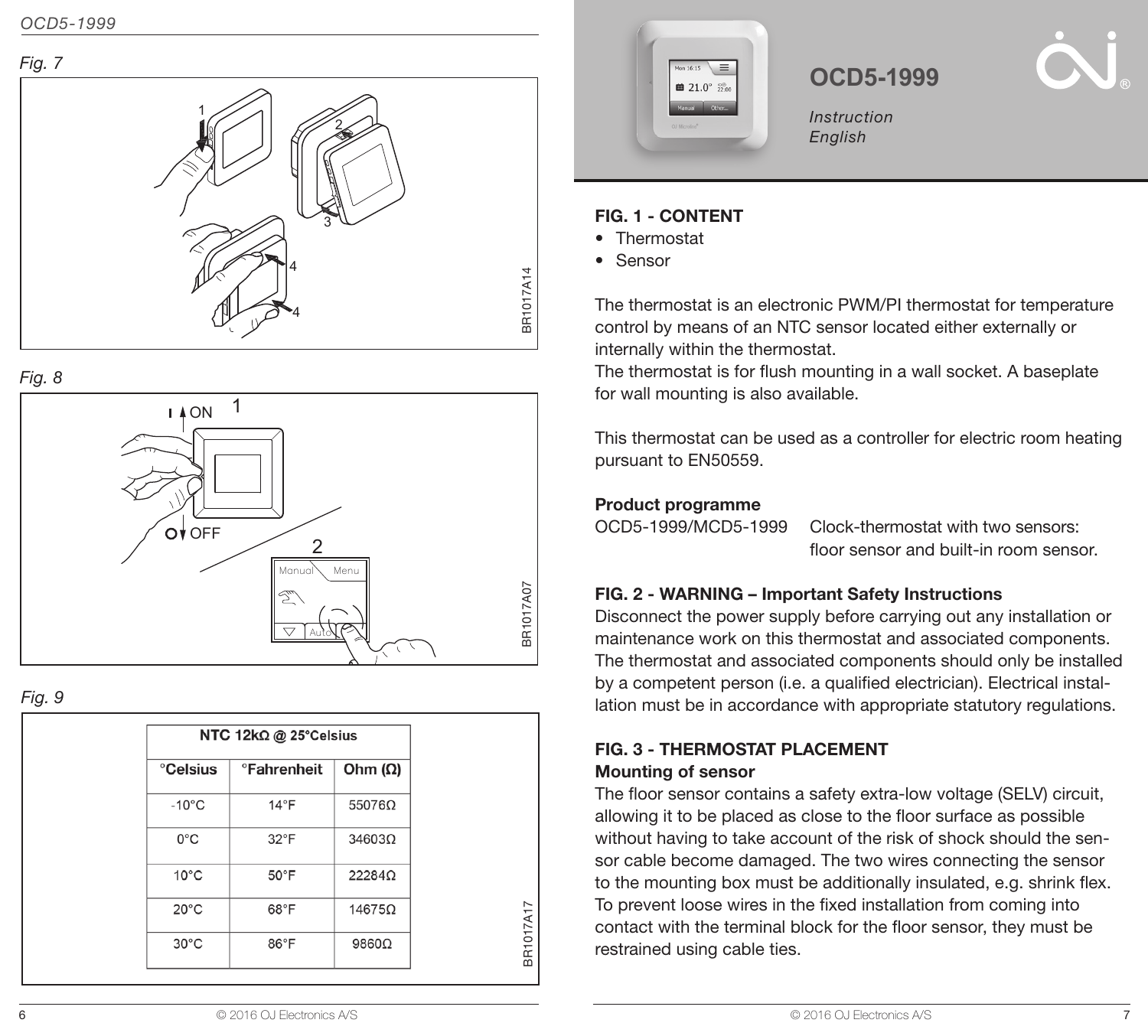It is strongly recommended that the cable and sensor are placed in a non-conductive installation pipe embedded in the floor. The end of the pipe must be sealed and the pipe placed as high as possible in the concrete layer. Alternatively, the sensor can be embedded directly in the floor. The sensor cable must be led through a separate conduit or segregated from power cables.

The floor sensor must be centred between loops of heating cable.

The sensor cable may be extended up to 100 m by means of a separate two-core cable. Two vacant wires in a multi-core cable used, for example, to supply current to the floor heating cable must not be used. The switching peaks of such current supply lines may create interference signals that prevent optimum thermostat function. If a shielded cable is used, the shield must not be connected to earth (PE). The two-core cable must be placed in a separate pipe or segregated from power cables in some other way.

## Mounting of thermostat with built-in sensor

The room sensor is used for comfort temperature regulation in rooms. The thermostat should be mounted on the wall approx. 1.6 m above the floor in such a way as to allow free air circulation around it. Draughts and direct sunlight or other heat sources must be avoided. No external sensor is connected.

## FIG. 4 - OPENING THE THERMOSTAT

- 1. Slide the power button down to Off "0".
- 2. Release the front cover ONLY by inserting a small screwdriver into the slot at the centre of the bottom side of the front cover to press and hold the catch securing the front cover.
- 3. Then carefully pull the front cover away, initially from the lower part of the thermostat, then from the upper part of the thermostat.

## FIG. 5 - CONNECTIONS

Connect the wires in accordance with the diagram. The wires must be connected as follows:

- Term. 1: Neutral (N)
- Term. 2: Live (L)
- Term. 3-4: Output, max. 16 A
- Term. X: Do not connect
- Term. 5-6: External floor sensor

## FIG. 6 + 7 - MOUNTING THE THERMOSTAT

- 1. Mount the thermostat in the wall socket.
- 2. Fit the frame and carefully press the cover onto the thermostat - starting with the upper part of the cover, then the lower part of the cover. Ensure that both the power slide button on the cover and the power switch pin in the thermostat are down.
- 3. Click the cover into place by applying light, even pressure. Warning! Do not apply pressure to the corners of the display cover or to the display itself.

DO NOT open the thermostat by releasing the four fixing clips on the back.

## FIG. 8 - OPERATING THE THERMOSTAT

There is an ON/OFF switch on the left side of the thermostat: up is ON - down is OFF.

The resistive touchscreen requires a soft tap with your fingertip to register the touch.

Installer Wizzard:

The first time the thermostat is connected, push the power slide button to On "I" The Installer Wizard on the touchscreen will guide you through the set up of:

- 1. Region
- 2. Language
- 3. Date
- 4. Time
- 5. Floor Type

## **Programming**

See user manual. http://www.ojelectronics.com/OCD5

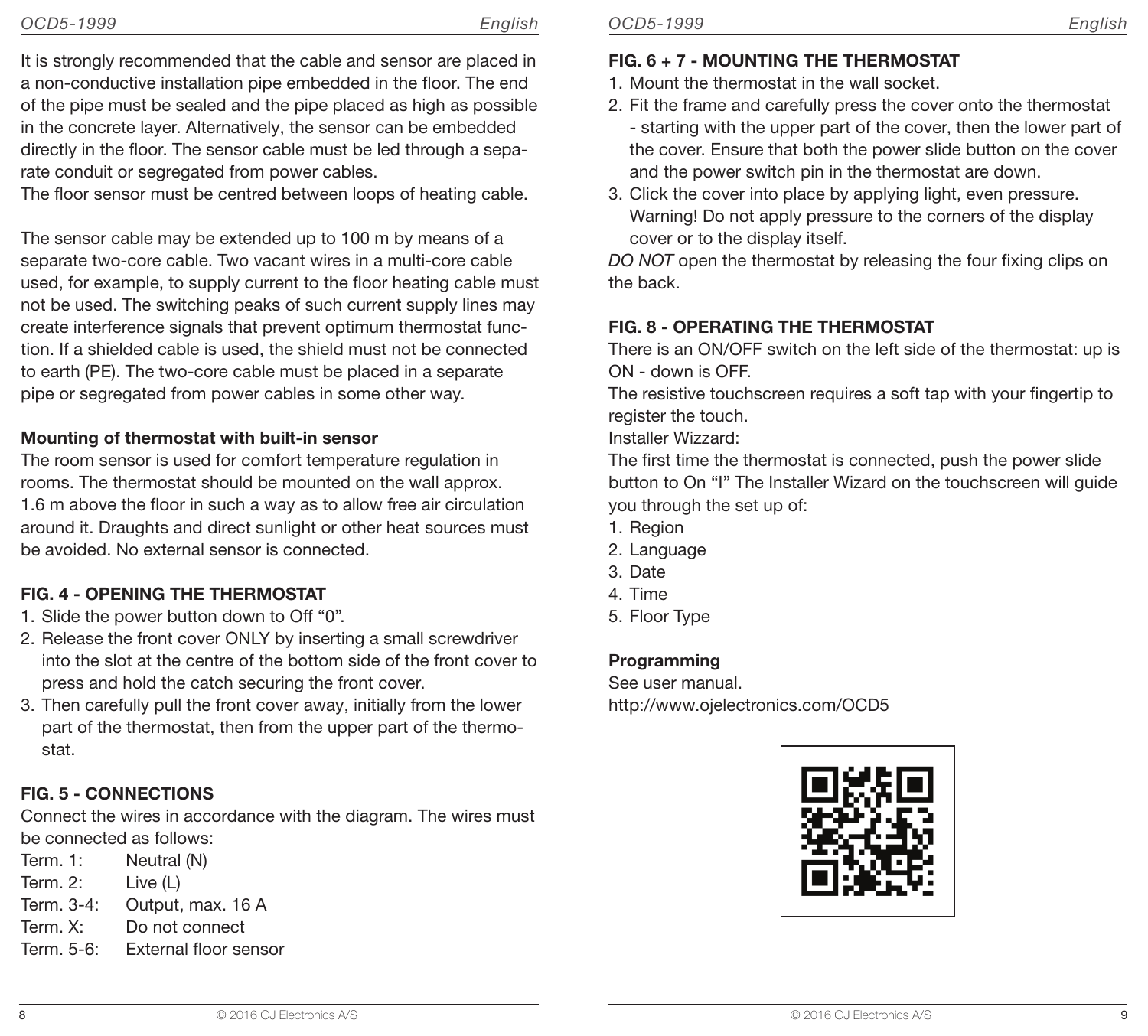#### FIG. 9 - TROUBLESHOOTING

If the sensor is disconnected or short-circuited, the heating system is switched off. The sensor can be checked against the resistance table.

### Error codes

- E0: Internal fault. The thermostat must be replaced.
- E1: Built-in sensor defective or short-circuited. Replace the thermostat, or use the floor sensor only.
- E2: External sensor disconnected, defective or short-circuited. Reconnect the sensor if disconnected, or replace the sensor.
- E5: Internal overheating. Inspect the installation.

### CE marking

According to the following standard: LVD/EMC: EN 60730-2-9

#### Classification

Protection from electric shock must be assured by appropriate installation. Appropriate installation must meet the requirements of Class II (enhanced insulation).

#### Environment and recycling

Please help us to protect the environment by disposing of the packaging in accordance with national regulations for waste processing.

#### Recycling of obsolete appliances



Appliances with this label must not be disposed of with general household waste. They must be collected separately and disposed of in compliance with local regulations.

## TECHNICAL DATA

The thermostat is maintenance free.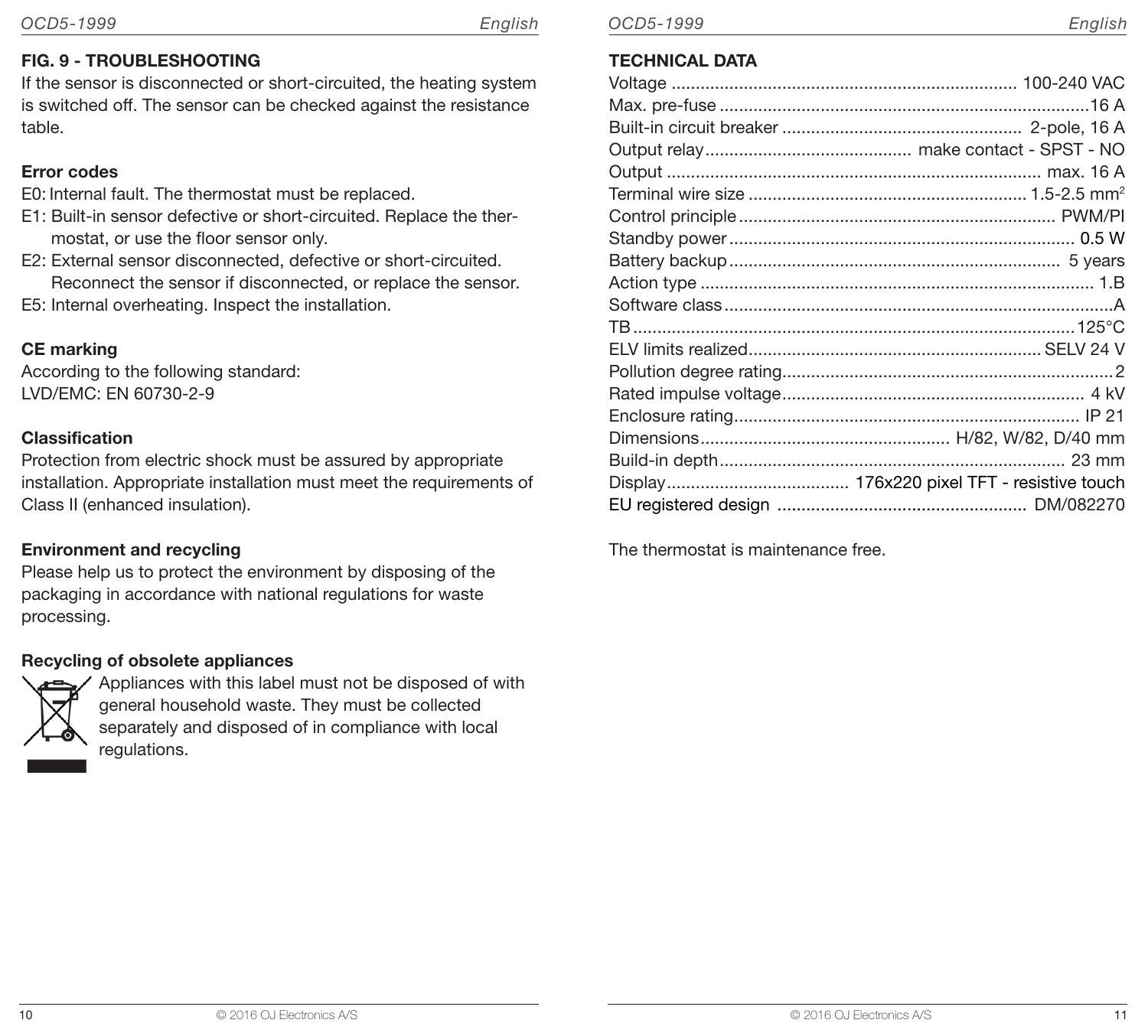

## **OCD5-1999**

ИНСТРУКЦИЯ Русский

#### РИС. 1 - СОДЕРЖАНИЕ

- Термостат
- Датчик

Термостат представляет собой электронное устройство с широтно-импульсной модуляцией/пропорциональным интегрированием для регулирования температуры с помощью выносного или расположенного внутри термостата датчика NTC.

Термостат предназначен для утопленного монтажа в стенную розетку. Имеется в наличии также крепление для настенного монтажа.

Данный термостат может быть использован для регулирования электрического обогрева помещений в соответствии с нормами EN 50559.

#### Ассортимент продукции

OCD5-1999/MCD5-1999 Программируемый термостат с двумя датчиками: датчик температуры пола и встроенный датчик температуры воздуха.

## РИС. 2 - ВНИМАНИЕ – Важные указания по безопасности.

Перед проведением монтажных работ или технического обслуживания отключите термостат и сопутствующие элементы от питания. Термостат и сопутствующие элементы должны устанавливаться только компетентным персоналом (например, квалифицированным электриком). Электрическая установка должна соответствовать действующим нормативным требованиям по безопасности.

## РИС. 3 - УСТАНОВКА ТЕРМОСТАТА

## Монтаж датчика температуры

Датчик температуры пола содержит цепь безопасного сверхнизкого напряжения (SELV), что позволяет расположить его как

можно ближе к поверхности пола, принимая необходимые меры для предотвращения повреждения кабеля датчика. Двухпроводной кабель, идущий от датчика к стенной коробке необходимо дополнительно изолировать, к примеру, проложить в гибкой изоляционной трубке.

Для предотвращения касания других проводов с клеммами подключения датчика температуры пола их необходимо зафиксировать при помощи кабельных стяжек. Настоятельно рекомендуется кабель и датчик размещать в диэлектрической изоляционной трубке, встроенной в конструкцию пола. Конец трубки следует изолировать и разместить как можно ближе к поверхности пола. Датчик можно также размещать непосредственно в бетонной конструкции пола. Кабель датчика необходимо прокладывать в отдельной трубке или изолировать от кабелей питания. Датчик температуры пола необходимо размещать посередине между витками нагревательного кабеля. Кабель датчика может быть удлинен до 100 м при помощи отдельного двухжильного кабеля. Нельзя использовать для подключения датчика два свободных провода в многожильном кабеле, предназначенном, к примеру, для питания нагревательного кабеля, поскольку электрические помехи, возникающие при включении кабеля, могут повлиять на нормальную работу термостата. Если используется экранированный кабель, экран не должен быть подключен к заземлению (PE). Двухжильный кабель должен быть размещен в отдельной трубке или изолирован от силовых кабелей иным способом.

## Монтаж термостата со встроенным датчиком температуры воздуха

Датчик температуры используется для поддержания комфортной температуры воздуха в помещениях. Термостат со встроенным датчиком температуры устанавливается на высоте примерно 1,6 м от поверхности пола с возможностью естественной циркуляции воздуха через него. Следует избегать воздействия на термостат сквозняков, прямых солнечных лучей и любых других источников тепла. Выносной датчик в этом случае не подключается.

## РИС. 4 - ОТКРЫТИЕ ТЕРМОСТАТА

Сдвиньте кнопку включения питания вниз в положение Выкл. "0".

Снимите переднюю крышку при помощи небольшой отвертки,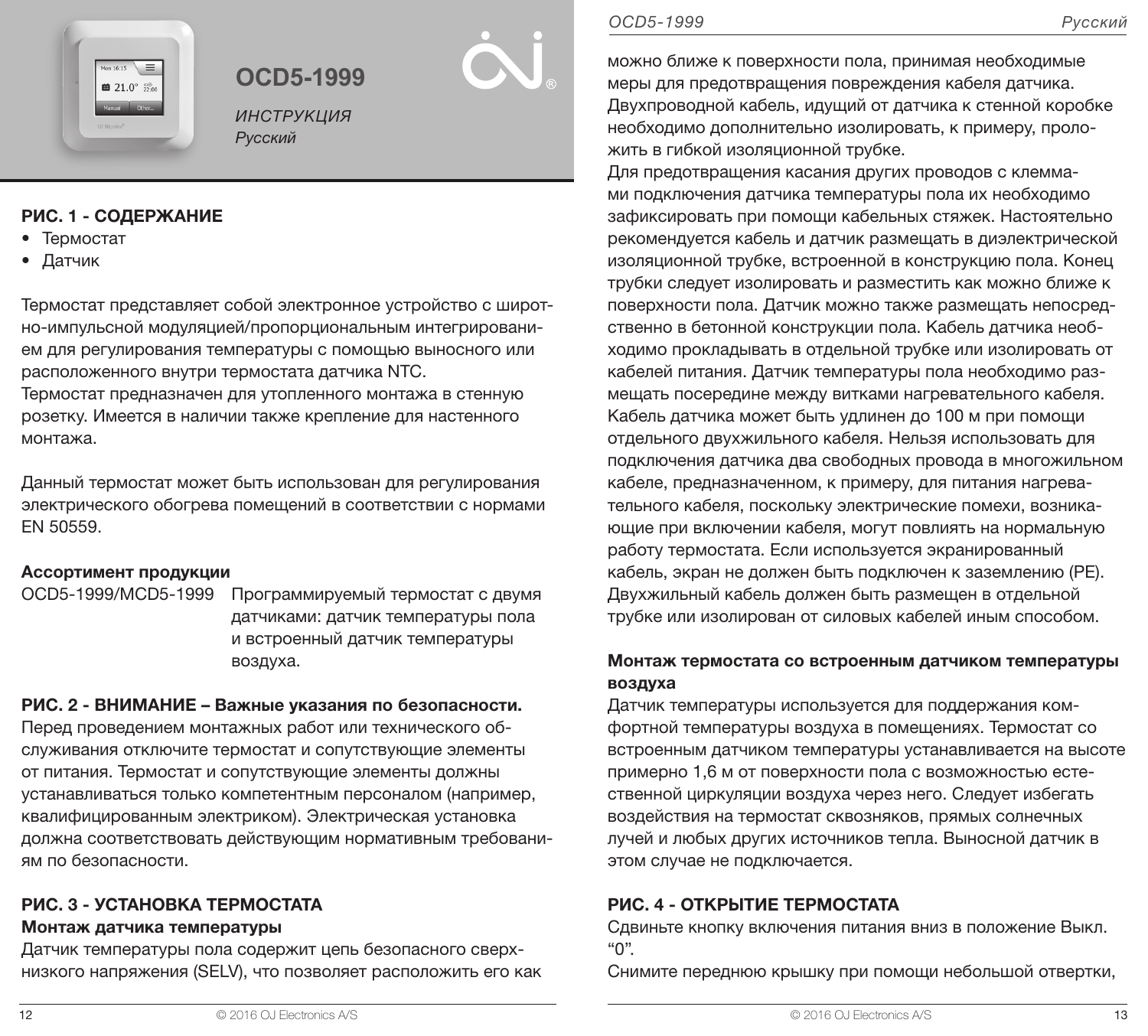вставив ее в центральную щель в нижней части крышки, нажмите и удерживайте фиксатор крепления передней крышки. Затем осторожно вытяните переднюю крышку, сначала из нижней, а потом из верхней части термостата.

#### РИС. 5 - ПОДКЛЮЧЕНИЕ

Подключите провода в соответствии со схемой подключения. Провода должны быть соединены следующим образом:

Клемма 1: Ноль (N) Клемма 2: Фаза (L) Клемма 3-4: Нагрузка, макс. 16 A Клемма X: Не используется Клемма 5-6: Выносной датчик температуры пола

#### РИС. 6 + 7 - МОНТАЖ ТЕРМОСТАТА

Установите термостат в стенную розетку.

Установите рамку, а затем осторожно установите переднюю крышку на термостат, сначала нажимая на ее верхнюю, а потом на нижнюю часть. Убедитесь, что скользящая кнопка включения и контакты питания находятся внизу. Слегка надавив на крышку, установите ее на место. Внимание!

Не нажимайте на углы дисплея и на сам дисплей.

НЕ ОТКРЫВАЙТЕ термостат, разблокировав четыре защелки сзади.

## РИС. 8 - УПРАВЛЕНИЕ ТЕРМОСТАТОМ

На левой стороне термостата есть выключатель питания ВКЛ/ ВЫКЛ: в положении вверху – ВКЛ, внизу – ВЫКЛ.

Для управления достаточно легкого касания сенсорного дисплея кончиком пальца.

Мастер установки:

При первом подключении термостата к сети сдвиньте кнопку включения питания в положение ВКЛ."I".

Мастер установки на сенсорном дисплее поможет Вам установить:

- 1. Region
- 2. Язык
- 3. Дату
- 4. Время
- 5. Тип пола

См. руководство по эксплуатации. http://www.ojelectronics.com/OCD5



#### РИС. 9 - ПОИСК И УСТРАНЕНИЕ НЕИСПРАВНОСТЕЙ

Если на датчике короткое замыкание или он отключен, нагревательная система отключается.

Работоспособность датчика можно проверить по таблице сопротивлений.

#### Коды неисправностей

- E0: Внутренняя неисправность. Необходимо заменить термостат.
- E1: Неисправность или короткое замыкание встроенного датчика температуры. Замените термостат или используйте только датчик температуры пола.
- E2: Неисправность, короткое замыкание или отключение выносного датчика температуры. Если датчик отключен, подключите его снова или замените датчик.
- E5: Внутренний перегрев. Проверьте систему.

#### Маркировка CE

Изделие соответствует следующим стандартам: LVD/EMC: EN 60730-2-9

#### Классификация

Установка должна иметь защиту от поражения электрическим током. Система должна соответствовать требованиям для оборудования II класса (усиленная изоляция).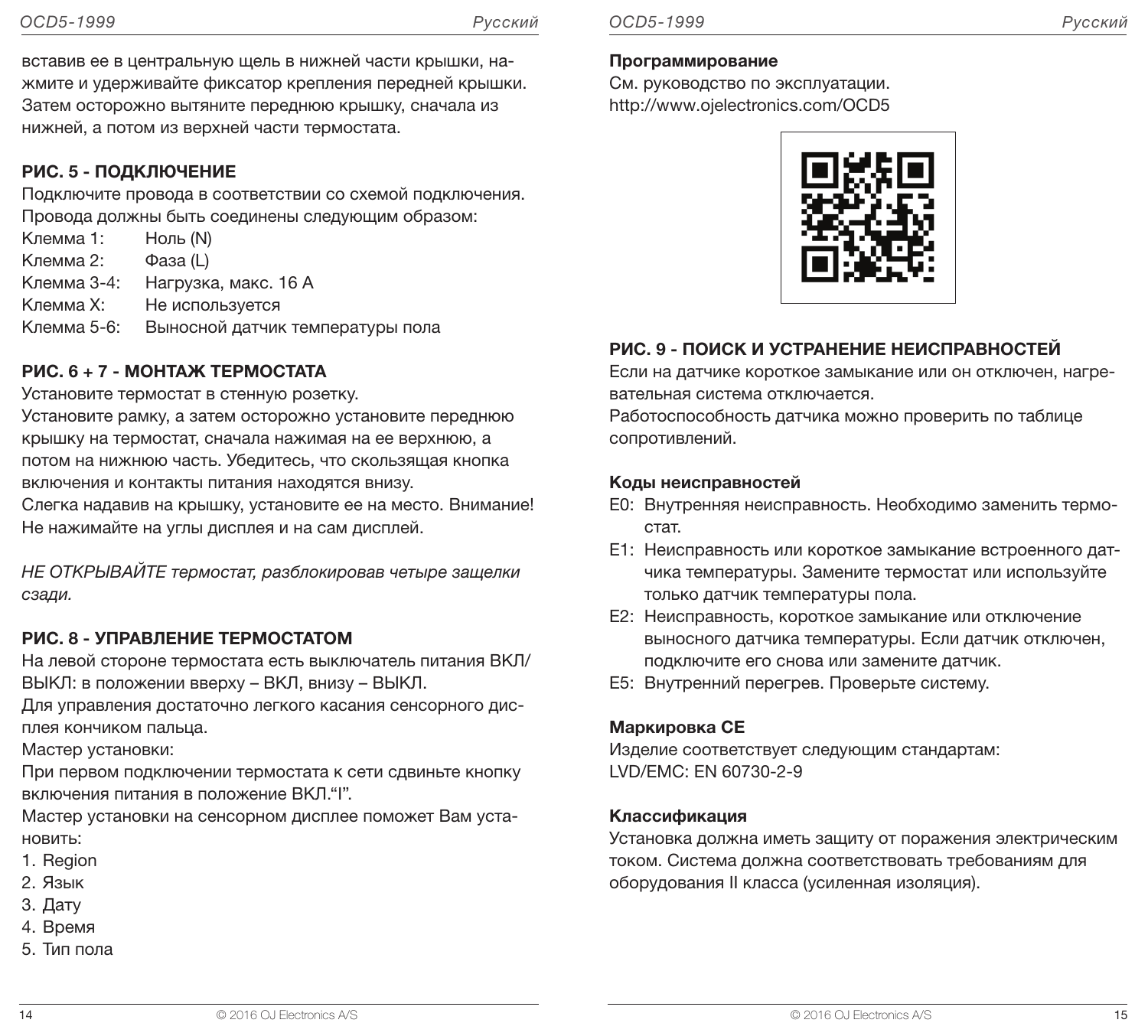#### Утилизация и защита окружающей среды

Пожалуйста, помогите нам защитить окружающую среду, утилизируя отходы упаковки в соответствии с национальными правилами по переработке отходов.

#### Утилизация устаревшего оборудования



Устройства с данной этикеткой не должны утилизироваться вместе с обычными бытовыми отходами. Они должны собираться отдельно и утилизироваться в соответствии с местными правилами по утилизации отходов.

#### ТЕХНИЧЕСКИЕ ХАРАКТЕРИСТИКИ

| Встроенный выключатель 2-х полюсный, 16 А               |  |
|---------------------------------------------------------|--|
|                                                         |  |
|                                                         |  |
|                                                         |  |
|                                                         |  |
| Потребление энергии в режиме ожидания 0.5 Вт            |  |
|                                                         |  |
|                                                         |  |
|                                                         |  |
| Темп. при испытании на твердость                        |  |
|                                                         |  |
|                                                         |  |
|                                                         |  |
|                                                         |  |
|                                                         |  |
|                                                         |  |
|                                                         |  |
| Дисплей  176х220 пикселей, ТFT - резистивный, сенсорный |  |
| Зарегистрированный образец в ЕС  DM/082270              |  |

Термостат не требует технического обслуживания.



## **OCD5-1999**

Українська

#### МАЛ. 1 - ЗМІСТ

- Термостат
- Датчик

монтажу.

Термостат представляє собою електронний пристрій з широтно-імпульсною модуляцією/пропорційним інтегруванням для регулювання температури за допомогою виносного або датчика NTC, розташованого всередині термостата. Термостат розрахований на утоплений монтаж у стінній коробці. В наявності представлено також кріплення для настінного

Даний термостат може використовуватись в якості автоматичного регулятора електричного нагріву підлоги згідно EN50559.

#### Режим роботи виробу

|  | OCD5-1999/MCD5-1999 |
|--|---------------------|
|--|---------------------|

Програмований термостат з двома датчиками: датчик температури підлоги та вбудований датчик для визначення температури повітря в приміщенні

#### МАЛ. 2 - УВАГА – важливі вимоги безпеки

Перед проведенням монтажних робіт чи технічного обслуговування відключіть термостат та взаємодіючі елементи від джерела живлення. Термостат та взаємодіючі елементи підлягають встановленню виключно компетентними спеціалістами (наприклад, кваліфікованим електриком).

Електромонтаж повинен бути виконаний відповідно до чинних вимог, визначених у даній сфері.

#### МАЛ. 3 - УСТАНОВКА ТЕРМОСТАТА Монтаж датчика

Датчик температури підлоги містить електричний контур безпечної наднизької напруги (SELV), що дозволяє розташувати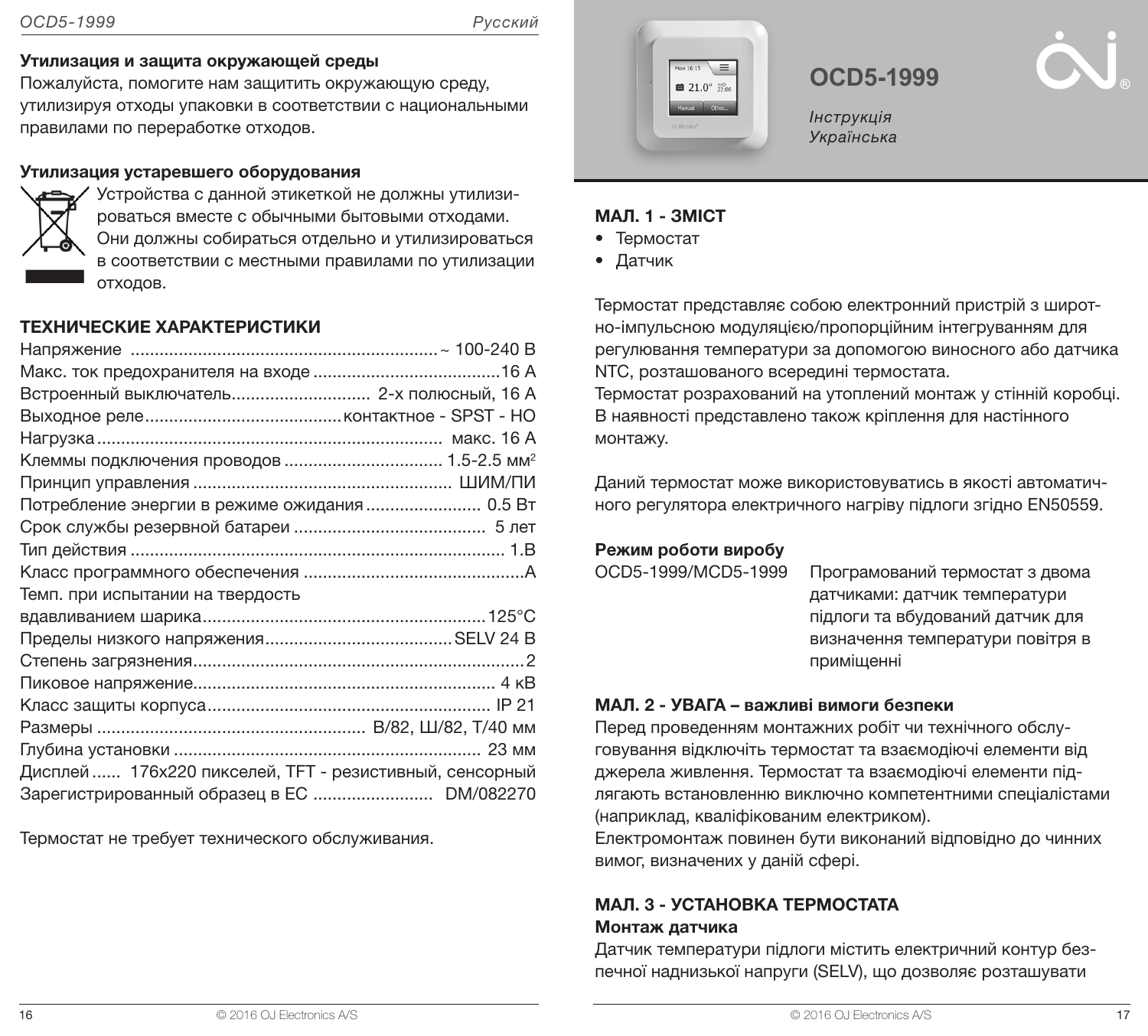його максимально близько до поверхні підлоги, дотримуючись необхідних запобіжних заходів для уникнення пошкодження кабелю датчика. Двопровідний кабель, що йде від датчика до настінної коробки, необхідно додатково ізолювати, наприклад, шляхом прокладення в гнучку ізоляційну трубку.

Для запобігання контакту з іншими дротами, що містять клеми підключення датчика температури підлоги, їх необхідно зафіксувати за допомогою кабельних стяжок.

Настійно рекомендується кабель та датчик розміщувати в діелектричній ізоляційній трубці, вбудованій в конструкцію підлоги. Кінець даної трубки герметично зашпаровується, а сама трубка розміщується якнайвище в товщі бетону. Як альтернативний варіант, датчик можна закладати безпосередньо в підлогу. Кабель датчика необхідно прокладати в окремій трубці або ізолювати від кабелів живлення.

Датчик температури підлоги необхідно розміщувати посередині між петлями нагрівального кабелю.

Кабель датчика допускає подовження до 100 м із застосуванням окремого двожильного кабелю. Для проведення такої операції не допускається використання двох вільних дротів багатожильного кабелю, призначеного, наприклад, для живлення нагрівального кабелю підлоги. Пікові токові амплітуди, що виникають при включенні кабелю, можуть вплинути на оптимальні показники функціонування термостата. Якщо використовується екранований кабель, екран підлягає заземленню (PE). Двожильний кабель повинен бути розміщений в окремій трубці або бути ізольованим від силових кабелів іншим чином.

#### Встановлення термостату із вбудованим датчиком

Кімнатний датчик використовується для підтримки комфортної температури в кімнатах. Термостат повинен бути встановлений на стіні на висоті приблизно 1,6 м від підлоги в такому місці, щоб довкола нього була вільна циркуляція повітря. Слід уникати впливу на термостат протягів, прямих сонячних променів та будь-яких інших джерел тепла. Не допускається приєднання зовнішнього датчика.

## МАЛ. 4 - ВІДКРИТТЯ ТЕРМОСТАТА

1. Вимкніть живлення, встановивши кнопку живлення у положення "0".

- 2. Зніміть передню кришку ВИКЛЮЧНО за допомогою невеликої викрутки, вставивши її в центральну щілину в нижній частині кришки, натисніть та утримуйте фіксатор кріплення передньої кришки.
- 3. Потім обережно витягніть передню кришку, спочатку з нижньої, а потім з верхньої частини термостата.

### МАЛ. 5 - ПІДКЛЮЧЕННЯ

Підключіть дроти відповідно до схеми підключення. Дроти повинні бути з'єднані в такий спосіб:

- Клема 1: Нуль (N)
- Клема 2: Фаза (L)
- Клема 3-4: Напруга, макс. 16 A
- Клема X: Не приєднувати
- Клеми 5-6: Зовнішній датчик температури підлоги

## МАЛ. 6 + 7 - МОНТАЖ ТЕРМОСТАТА

- 1. Встановіть термостат у стінну коробку.
- 2. Встановіть рамку, потім обережно встановіть на термостат передню кришку, спочатку натискаючи на її верхню, а потім на нижню частину. Переконайтеся, що повзункова кнопка включення та контакти вимикача електроживлення знаходяться внизу.
- 3. Легко та рівномірно натискаючи на кришку встановіть її на місце. Увага! Не натискайте на кутові частини дисплею та сам дисплей.

НЕ відкривайте термостат шляхом розблокування чотирьох защіпок, що розміщені на задній стороні.

## МАЛ. 8 - ФУНКЦІОНУВАННЯ ТЕРМОСТАТА

З лівого боку термостату знаходиться вимикач живлення ВМИК/ВИМК: верхнє положення – ВМИК, внизу – ВИМК. Для управління - досить легкого торкання пальцем на відповідне позначення сенсорного дисплею.

Майстер установки:

При першому підключенні термостата до електромережі поставте кнопку вмикання живлення в положення ВМИК. "I". Майстер установки на сенсорному дисплеї допоможе Вам встановити:

- 1. Region
- 2. Мову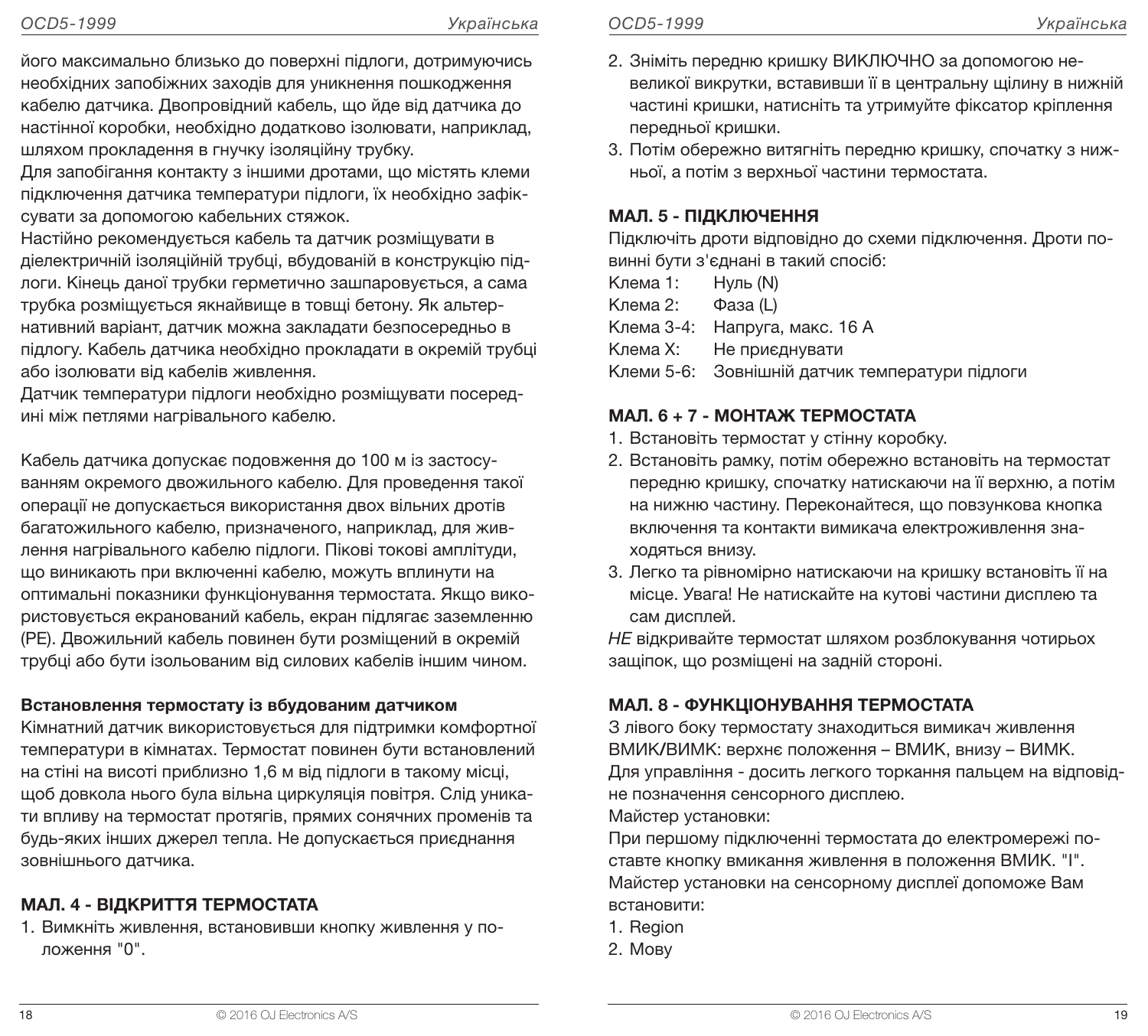- 3. Дату
- 4. Час
- 5. Тип підлоги

#### Програмування

Див. інструкцію користувача. http://www.ojelectronics.com/OCD5



#### МАЛ. 9 - ПОШУК ТА УСУНЕННЯ ПОРУШЕНЬ ФУНКЦІОНУ-ВАННЯ

Якщо датчик від'єднується або стається його коротке замикання, система обігріву відключається. Працездатність датчика можна перевірити по таблиці опорів.

#### Коди несправностей

- E0: Внутрішня несправність. Термостат необхідно замінити.
- E1: Несправність або коротке замикання вмонтованого датчика температури. Замініть термостат або використовуйте виключно датчик температури підлоги.
- E2: Несправність, коротке замикання або відключення зовнішнього датчика температури. Якщо датчик відключений, підключіть його знову або замініть датчик.
- E5: Внутрішній перегрів. Оглянете місце установки.

#### Маркування СЕ

Виріб відповідає наступним стандартам: LVD/EMC: EN 60730-2-9

#### Класифікація

Установка повинна мати захист від ураження електричним струмом. Система повинна відповідати вимогам, визначеним для електрообладнання класу II (посилена ізоляція).

#### Захист навколишнього середовища та утилізація

Утилізацію упакування необхідно проводити згідно законодавчих вимог, не завдаючи шкоди довкіллю.

#### Утилізація застарілого обладнання



Вироби, що мають відповідне маркування, не підлягають утилізації зі стандартними побутовими відходами. Їх необхідно розміщувати окремо як особливий вид відходів та утилізувати відповідно до постанов місцевих органів влади.

#### ТЕХНІЧНІ ХАРАКТЕРИСТИКИ

| Вмонтований вимикач 2-полюсний, на 16 А         |                                     |
|-------------------------------------------------|-------------------------------------|
|                                                 |                                     |
|                                                 |                                     |
|                                                 |                                     |
|                                                 |                                     |
|                                                 |                                     |
| Експлуатаційний термін батареї                  |                                     |
|                                                 |                                     |
|                                                 |                                     |
|                                                 |                                     |
| Темп. при випробуванні на твердість             |                                     |
|                                                 |                                     |
|                                                 |                                     |
| Ступінь забруднення навколишнього середовища  2 |                                     |
|                                                 |                                     |
|                                                 |                                     |
|                                                 |                                     |
|                                                 |                                     |
|                                                 |                                     |
|                                                 | <b>ТFT - резистивний, сенсорний</b> |
|                                                 |                                     |

Термостат не потребує технічного обслуговування.